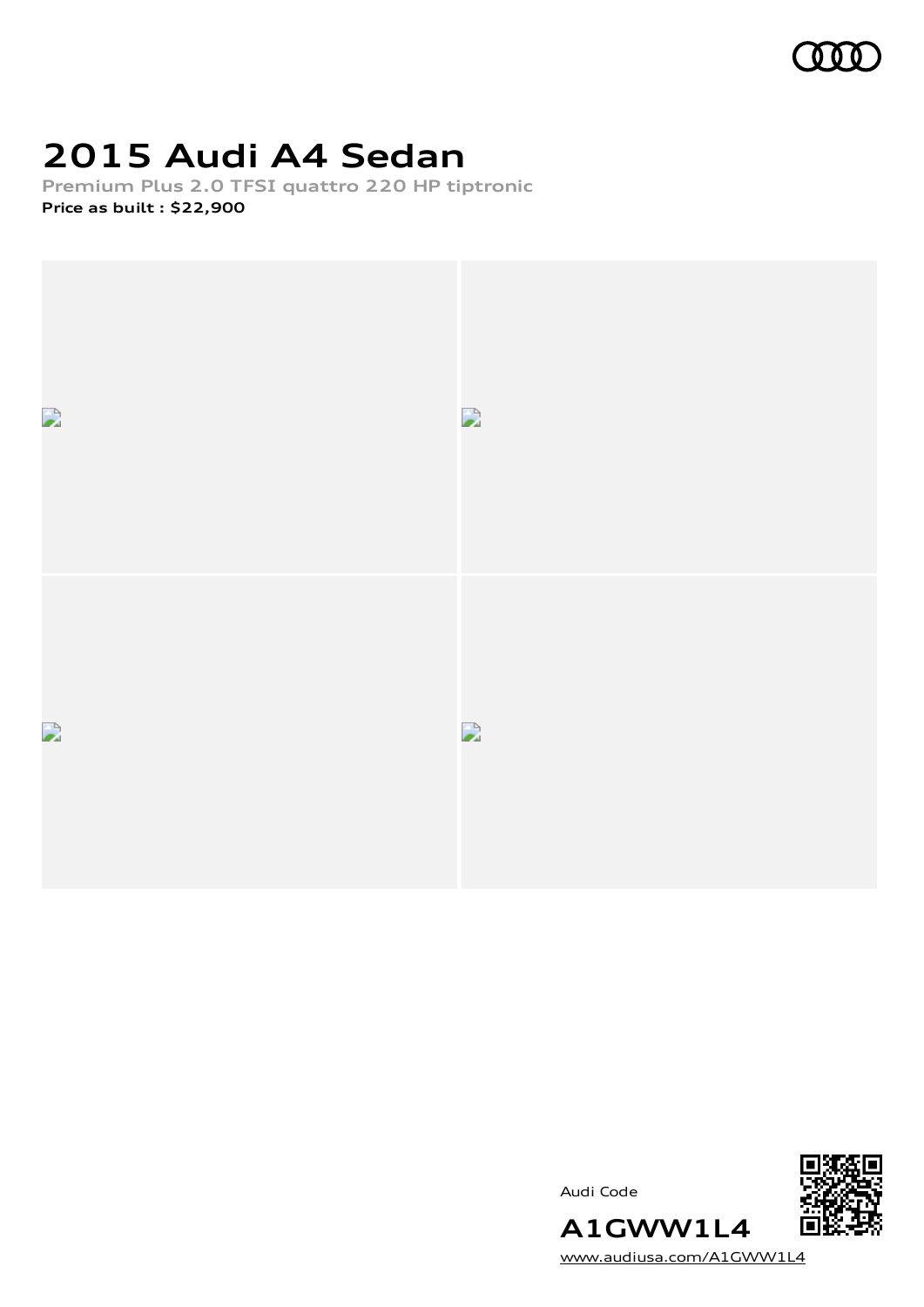### **Summary**

### **Audi 2015 Audi A4 Sedan**

Premium Plus 2.0 TFSI quattro 220 HP tiptronic

**Price as buil[t](#page-10-0)** \$22,900

### **Exterior colour**

Glacier White metallic

### $\overline{\phantom{a}}$

### **Further Information**

| Warranty        |              |
|-----------------|--------------|
|                 | N٥           |
| Mileage         | 61,112 miles |
| Type of vehicle | Used car     |

#### **Interior colour**

### **Technical Specifications**

| Engine type                  | Four-cylinder                                 |
|------------------------------|-----------------------------------------------|
| stroke                       | Displacement/Bore and 1,984/82.5 x 92.8 cc/mm |
| Max. output                  | 118 (160)/4500-6200 HP                        |
| Torque                       | 258 @ 1,500 - 4,300 lb-ft@rpm                 |
| Top track speed              | 130 mph mph                                   |
| Acceleration (0 - 60<br>mph) | 6.2 seconds seconds                           |
| Recommended fuel             | Premium                                       |

#### **Audi Code** A1GWW1L4

**Your configuration on www.audiusa.com** [www.audiusa.com/A1GWW1L4](https://www.audiusa.com/A1GWW1L4)

**Commission number** eac1b9be0a0e09a91b4e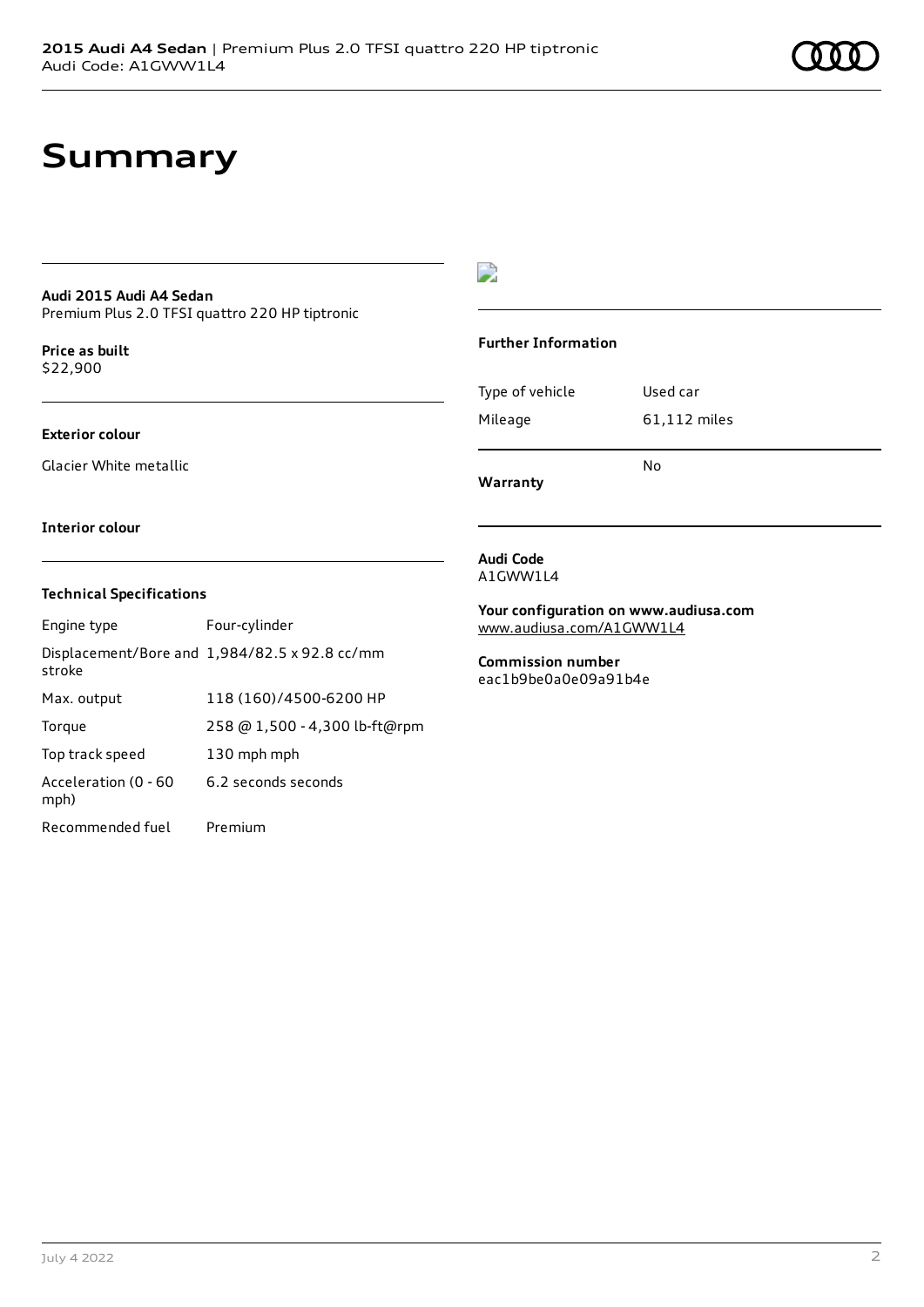# **Equipment**

Glacier White metallic

Audi advanced key - keyless start, stop and entry

Power-adjustable, auto-dimming, heated exterior side mirrors with memory

18" 245/40 all-season tires

18" Audi Sport® 10-spoke dynamic design wheels (Polished finish) with 245/40 all-season tires

Technology package

Auto-dimming interior mirror with compass

Three-spoke multifunction steering wheel

Heated front seats

Fine Grain Ash Natural Brown Wood inlays



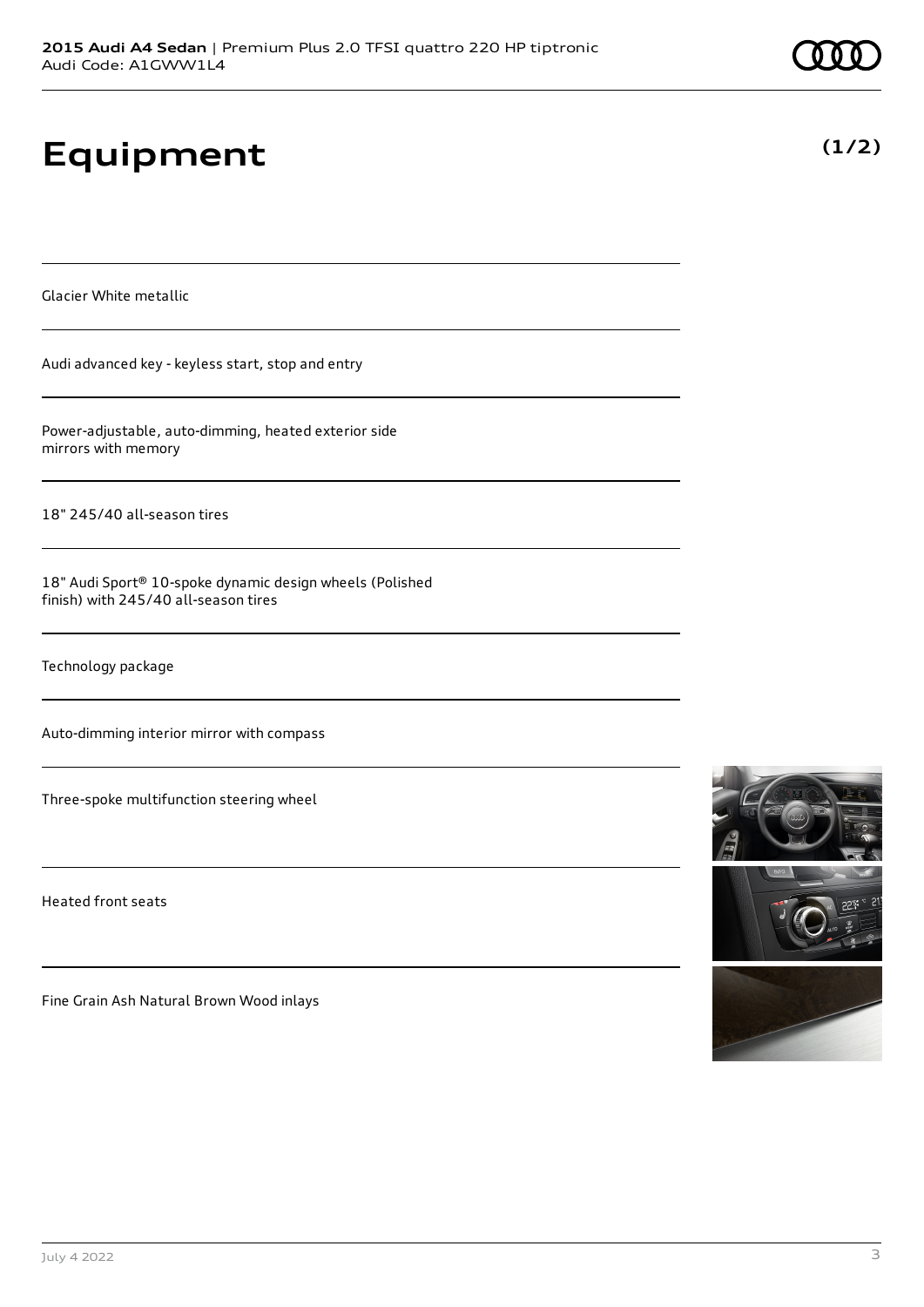# **Equipment**

DVD Player

Color driver information system

HD Radio™ Technology

Voice control

Audi side assist

BLUETOOTH® wireless technology preparation for mobile phone







**(2/2)**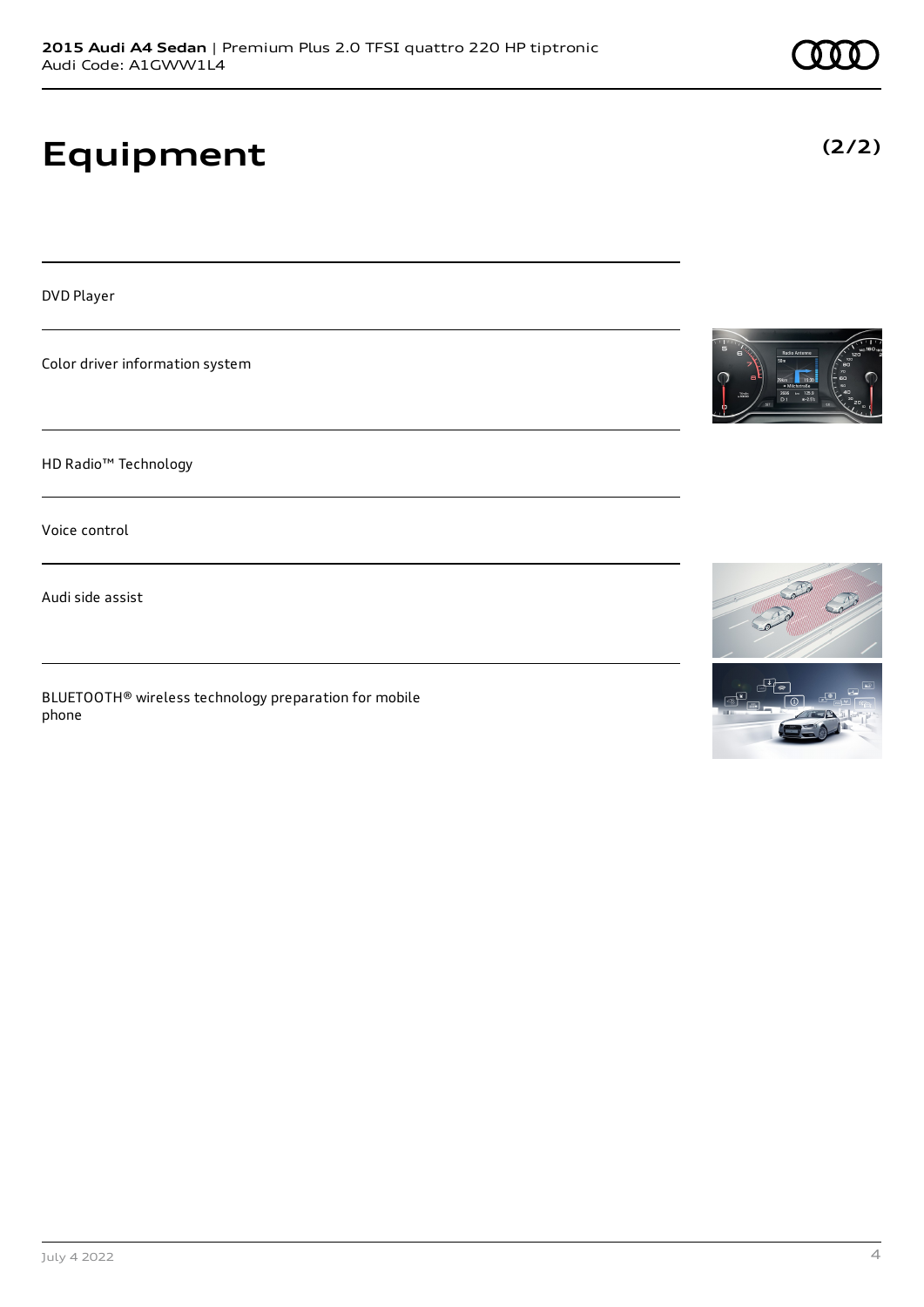# **Standard features**

### **Interior**

| 7HA             | Cloth interior on doors                                                       |
|-----------------|-------------------------------------------------------------------------------|
| N1F             | Leather seating surfaces                                                      |
| QE1             | Storage nets in backs of front seats                                          |
| 3FE             | Electric slide/tilt sunroof with sun<br>screen/sunblind                       |
| 7M8             | Aluminum door sill inlays with S line®<br>emblem                              |
| 6NJ             | Light cloth headliner                                                         |
| 9AQ             | Four-zone automatic climate control                                           |
| 001             | Illumination for interior door handles, air<br>vent controls, front footwells |
| 6E3             | Front center armrest                                                          |
| 7F <sub>9</sub> | Leather gearshift knob                                                        |
| 5XF             | Dual front sun visors with lighted vanity<br>mirrors                          |
| 3 N Z           | Split folding 60/40 rear seat backs                                           |

### **Safety and Security**

| 4X3 | Side airbags at front and head airbag system                                      |
|-----|-----------------------------------------------------------------------------------|
| 8N6 | Light / rain sensor                                                               |
| 3B7 | ISOFIX child seat mounting and Top Tether<br>anchorage point for outer rear seats |

#### **Exterior**

| 0P <sub>0</sub> | Dual exhaust outlets                              |
|-----------------|---------------------------------------------------|
| 1S1             | Car jack                                          |
| 1BA             | Dynamic suspension                                |
| 8EH             | Xenon plus headlights                             |
| 8Q3             | Automatic headlight leveling                      |
| 8SL             | LED taillights                                    |
| 4KC             | Side and rear windows in heat-insulating<br>glass |
| 0 <sub>NB</sub> | S line <sup>®</sup> fender badges                 |
| 4ZB             | Aluminum trim around exterior windows             |

### **Infotainment and Driver Assistance**

| UF7 | Audi music interface |
|-----|----------------------|
| 9VD | Audi sound system    |

### **Safety and Security**

| 1 AT            | Electronic stabilisation control (ESC)                       |
|-----------------|--------------------------------------------------------------|
| UH1             | Electromechanical parking brake                              |
| 8T1             | Cruise control with coast, resume and<br>accelerate features |
| VC <sub>2</sub> | Garage door opener (HomeLink®)                               |
| QZ7             | Electromechanical power steering                             |
| 7K6             | Tire-pressure monitoring system                              |
|                 |                                                              |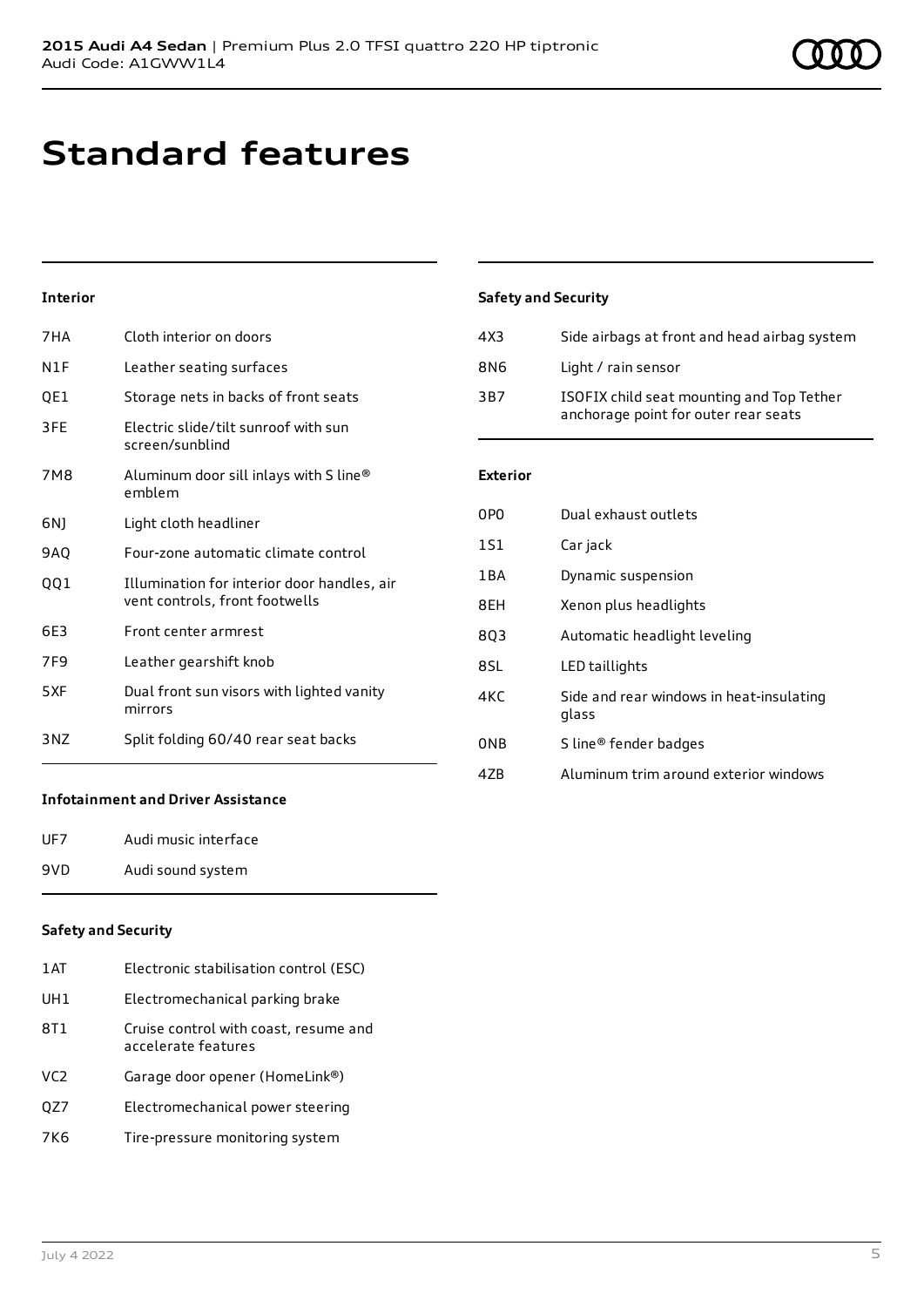# **Dealer remarks**

2015 Audi A4 2.0T Premium Plus quattro PREMIUM PLUS PACKAGE, TECHNOLOGY PACKAGE. Odometer is 30301 miles below market average! 22/31 City/Highway MPG

Come see our state of the art showroom which is the largest of all Audi dealers in Ohio! Our Service Department is unmatched with more Audi Certified technicians than any other Audi dealer in the Buckeye state! Get your service appointment placed sooner with Audi Bedford! For your convenience, we have one of the largest fleet of Audi loaner vehicles in the state for you to use while we service your vehicle. Call our friendly staff today to learn about our latest Audi specials, demo a car, get details on any vehicle, request a brochure, discuss your trade-in or even talk financing on your next car. We are here to help you. Still deciding on which Audi you'd like to be driving? Are you comparing lease programs or internet specials? Maybe you simply want the best price on a new or used car? For all of this and more, look no further than Audi Bedford. Our team of Audi Brand Specialists are professionals and pride themselves on offering you a no-pressure environment, with the quality you expect from a Penske Automotive dealership. We look forward to helping you with your next purchase! -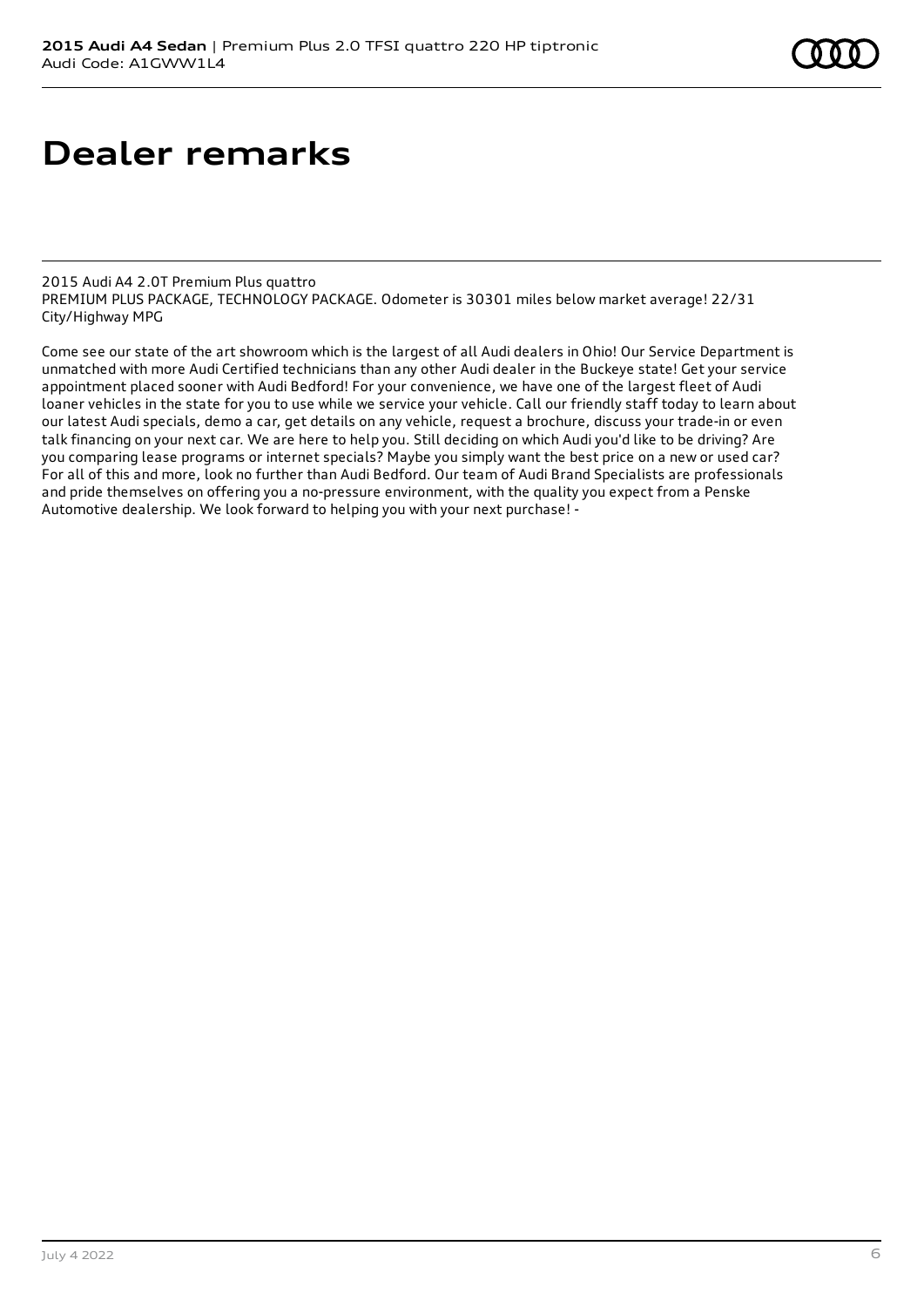### **Technical Specifications**

### **Engineering | Performance**

| Engine type                                 | Four-cylinder                                 |
|---------------------------------------------|-----------------------------------------------|
| Acceleration (0 - 60<br>mph)                | 6.2 seconds seconds                           |
| Max. output                                 | 118 (160)/4500-6200 HP                        |
| Engine block                                | Cast-iron                                     |
| Induction/fuel injection Turbocharged/TFSI® |                                               |
| Cylinder head                               | Aluminum-alloy                                |
| Max. output ps/hp                           | 220 @ 4,450 - 6,000 @ rpm                     |
| stroke                                      | Displacement/Bore and 1,984/82.5 x 92.8 cc/mm |
| Top track speed                             | 130 mph mph                                   |
| Torque                                      | 258 @ 1,500 - 4,300 lb-ft@rpm                 |
| Valvetrain                                  | 16-valve DOHC with valvelift<br>system        |

### **Transmission | Drivetrain**

| Gear ratios: 8th         | 0.667                                                                                                      |
|--------------------------|------------------------------------------------------------------------------------------------------------|
| Gear ratios: 6th         | 1.000                                                                                                      |
| Gear ratios: 7th         | 0.839                                                                                                      |
| Gear ratios: Reverse     | 3.317                                                                                                      |
| Gear ratios: Final Drive | 2.848                                                                                                      |
| Gear ratios: 4th         | 1.667                                                                                                      |
|                          |                                                                                                            |
| Transmission             | Eight-speed Tiptronic <sup>®</sup> automatic<br>transmission with quattro <sup>®</sup> all-<br>wheel drive |
| Gear ratios: 5th         | 1.285                                                                                                      |
| Gear ratios: 2nd         | 3.143                                                                                                      |
| Gear ratios: 3rd         | 2.106                                                                                                      |
| Gear ratios: 1st         | 4.714                                                                                                      |

#### **Electrical system**

| Alternator | 14 Volts - 150 amp |
|------------|--------------------|
| Battery    | 12 Volts - 80 amp  |

### **Steering**

| Steering type                              | Electromechanical power steering<br>system |
|--------------------------------------------|--------------------------------------------|
| Turning diameter, curb- 37.7 ft<br>to-curb |                                            |
| Steering ratio                             | 15.9:1                                     |

### **Suspension**

| Front axle | Five-link front suspension       |
|------------|----------------------------------|
| Rear axle  | Trapezoidal-link rear suspension |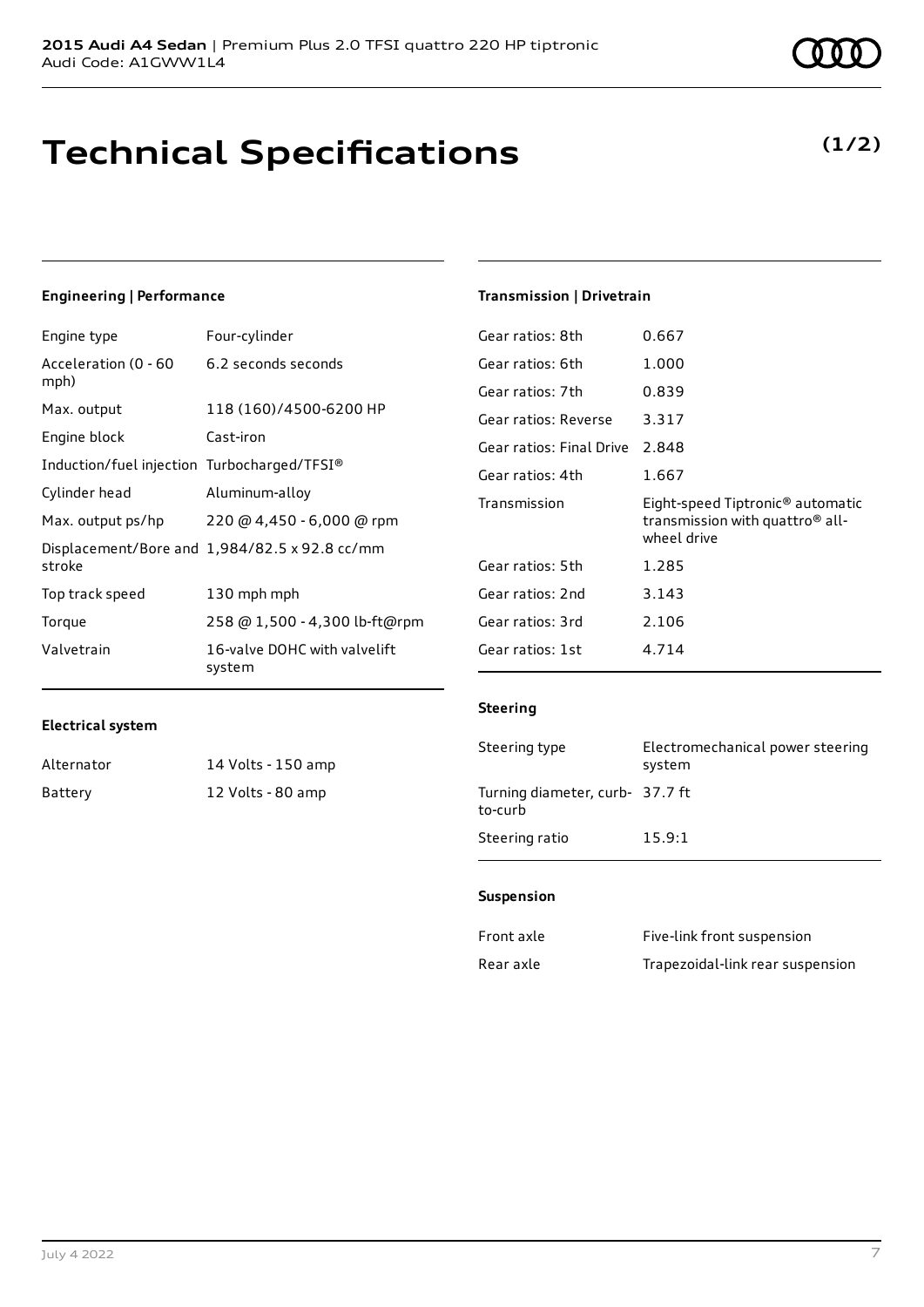### **Technical Specifications**

### **Brakes**

| <b>Front brakes</b>  | 12.6 (ventilated disc) in                            |
|----------------------|------------------------------------------------------|
| Rear brakes          | 11.8 (solid disc) in                                 |
| <b>Body</b>          |                                                      |
|                      |                                                      |
| Material             | Fully galvanized steel unibody with<br>aluminum hood |
| Corrosion protection | Multistep anti-corrosion protection                  |

### **Warranty | Maintenance**

| Warranty    | 4-year/50,000-mile new vehicle<br>limited warranty                                       |
|-------------|------------------------------------------------------------------------------------------|
| Maintenance | 12-month/5,000-mile (whichever<br>occurs first) NO CHARGE first<br>scheduled maintenance |

#### **Interior measurements**

| Seating capacity                          | 5                      |
|-------------------------------------------|------------------------|
| Shoulder room, rear                       | 54.3 in                |
| Head room with front<br>sunroof           | 38.0 in                |
| Leg room, rear                            | 35.2 in                |
| Shoulder room, front                      | 55.5 in                |
| Head room with rear<br>sunroof            | 37.5 in                |
| Leg room, front                           | 41.3 in                |
| Cargo volume, rear<br>seatbacks up/folded | 12.4/34.0 cu ft, cu ft |

### **Exterior Measurements**

| Height                           | 56.2 in   |
|----------------------------------|-----------|
| Overall width without<br>mirrors | 71.9 in   |
| Length                           | 185.1 in  |
| Wheelbase                        | 110.6 in  |
| Drag coefficient                 | $0.31$ Cw |
| Overall width with<br>mirrors    | $80.3$ in |
| Track rear                       | 61.1 in   |
| Track front                      | 61.6 in   |
| Curb weight                      | 3,693 lb  |

### **(2/2)**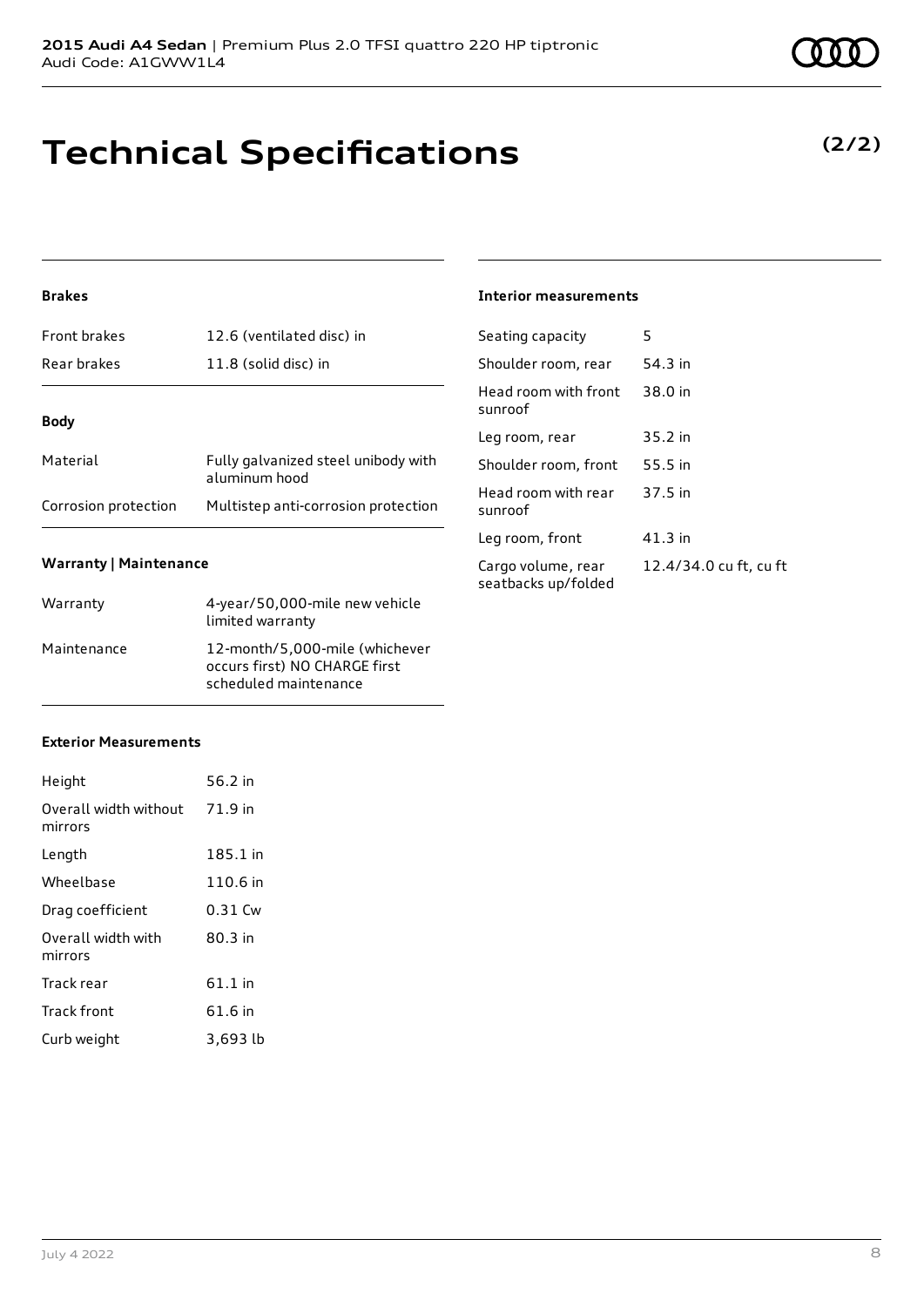

### **Consumption- and emission**

**Consumption by NEDC**

combined 25 mpg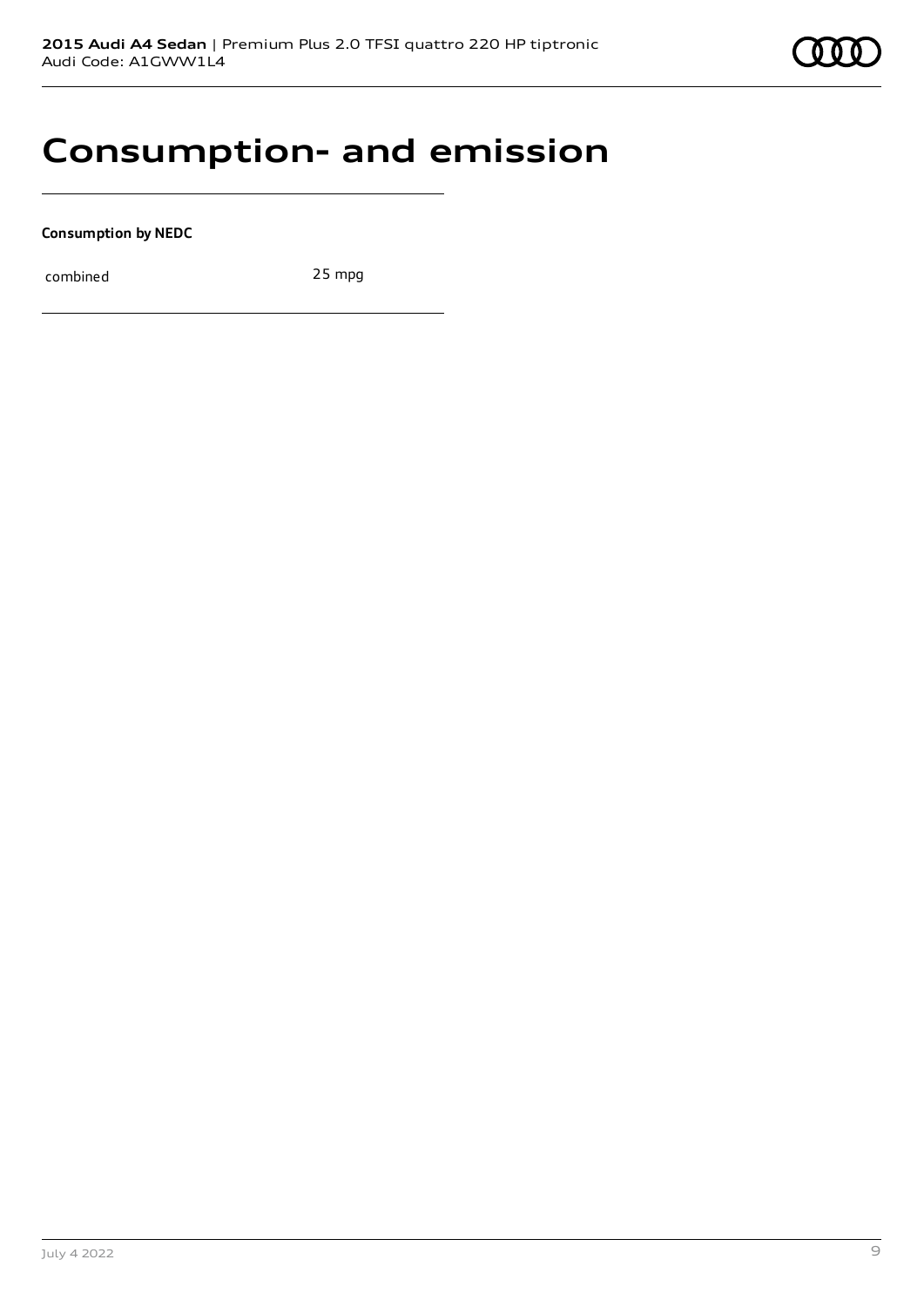# **Contact**

Dealer **Audi Bedford**

19400 Rockside Rd 44146 Bedford OH

Phone: +14402324700 FAX: 4402325354

www: [https://www.bedfordaudioh.com](https://www.bedfordaudioh.com/)